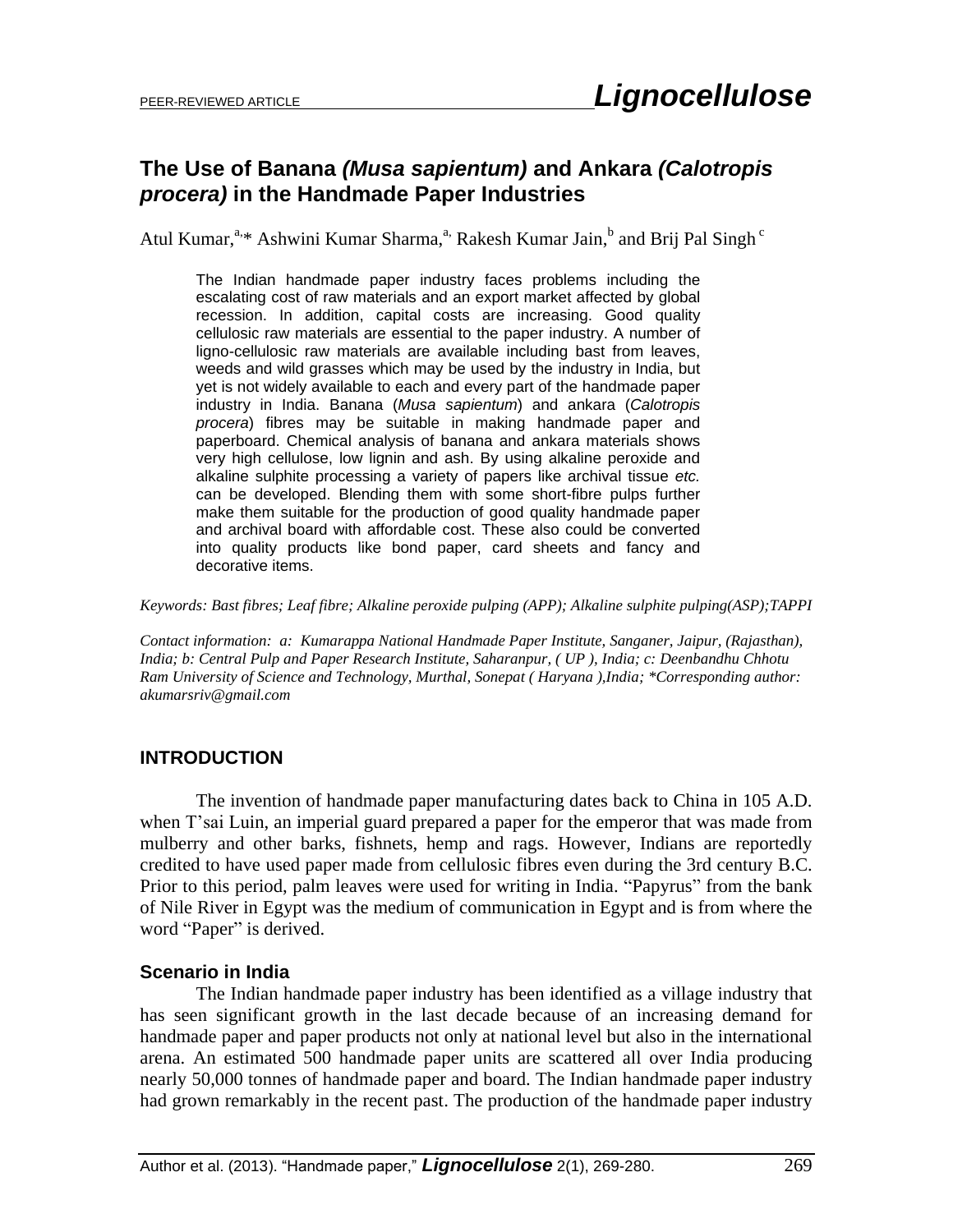has reached a turnover of Rs 250,000 million. Due to increased literacy, industrialization and modernization, the per capita consumption of the paper and paperboard has increased from 4.5 kg in the year 2000 to nearly 9.0 kg in the recent past. This industry provides employment to about 15,000 people, most of them situated in the rural areas.

With the growing trend of environmental friendliness, demand of handmade papers made out of natural fibres is rising. Moreover, the rising cost of traditionally used cellulosic raw materials like cotton rags and hosiery waste, being used in handmade papermaking is also forcing the industry to search for additional cellulosic raw materials for production of handmade paper and board which are available as waste biomass in different parts of the world. This should help in providing more opportunities for cost effective, locally available lignocellulosic raw materials and agro residues like banana, ankara, pineapple, *etc.* thereby addressing the problem of environment and the issue of global warming.

The handmade paper sector is considered to be eco-friendly, utilizing non-woody and waste raw materials in its manufacturing process. The durability of the handmade paper is high with an exclusive look and texture. The paper is available in a saga of rich varieties, designs, shapes and colors. Most of the handmade paper units in India traditionally use cotton hosiery waste as the main source of raw material, which produces paper with excellent strength characteristics.

#### **Share in the Export Market**

China is holding the maximum share of 27% in the export of handmade paper and paper products while India is at the number 2 position with a share of 24%. Thailand and the Philippines are the next competitors in handmade paper and paper products export.

| Country       | <b>Export in RS Crores</b> | Percentage share |
|---------------|----------------------------|------------------|
| India         | 366                        | 24               |
| Philippines   | 127                        |                  |
| Nepal         | 15                         |                  |
| China         | 411                        | 27               |
| <b>Others</b> | 435                        | 28               |
| Total         | 1546                       |                  |
|               | 341.07 million US \$       |                  |

**Table 1.** Export of Handmade Paper in the World

Source: Report on "Market research in Indian Handmade Paper Industry" by M/S Sycom Projects Consultants Pvt. Ltd. New Delhi.

## **Banana as a Cellulosic Raw Material**

There are many varieties of bananas available worldwide, but only the cultivated and the edible banana are of economic importance. The edible clones are *Musa sapientum* (dessert banana) and *Musa paradisiaca* (culinary type). It belongs to the genus *Musa* of the family *Musaceae,* which has two genera *Musa* and *Ensete*. There are different varieties of banana differing in size, colour, and taste.

Banana fibre are leaf fibres extracted from the pseudo stem of banana plant growing all along the coastal region in India, viz Maharastra, Kerala, AP, Orissa, W.B., Assam, TN, Bihar and Karnataka. For every 30–40 kg of banana sold in the market, 250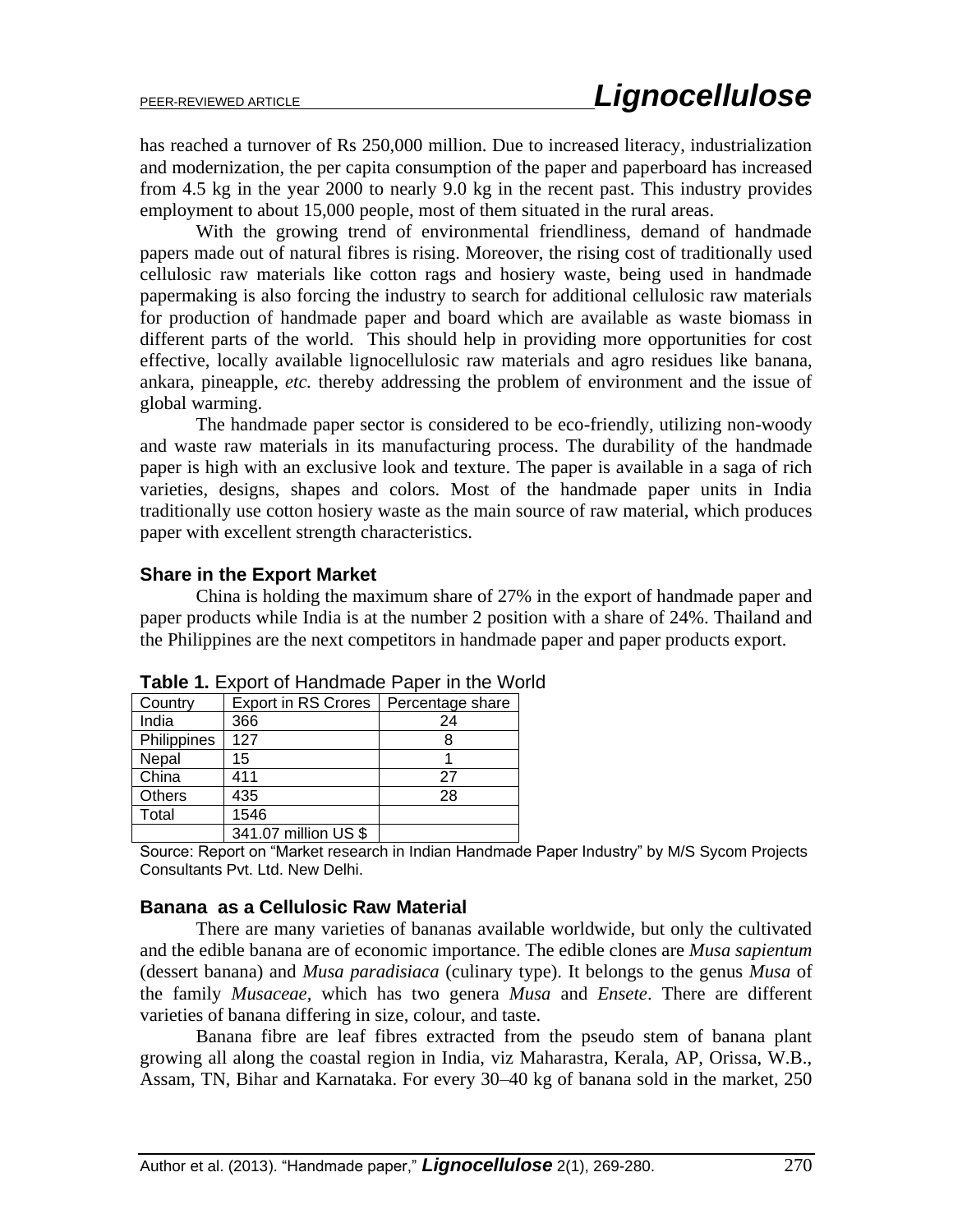kg of waste is produced. Thus, over 1 billion tonnes per year of banana stems are left to rot. Therefore, India needs to eliminate this wasteful practice.



**Figure 1.** Percentage share of countries in export

#### **Banana as a Cellulosic Raw Material**

There are many varieties of bananas available worldwide, but only the cultivated and the edible banana are of economic importance. The edible clones are *Musa sapientum* (dessert banana) and *Musa paradisiaca* (culinary type). It belongs to the genus *Musa* of the family *Musaceae,* which has two genera *Musa* and *Ensete*. There are different varieties of banana differing in size, colour, and taste.

Banana fibre are leaf fibres extracted from the pseudo stem of banana plant growing all along the coastal region in India, viz Maharastra, Kerala, AP, Orissa, W.B., Assam, TN, Bihar and Karnataka. For every 30–40 kg of banana sold in the market, 250 kg of waste is produced. Thus, over 1 billion tonnes per year of banana stems are left to rot. Therefore, India needs to eliminate this wasteful practice.

The yield of fibre is around 2.5–3.0% of the dried weight of the pseudo stem of banana. Fresh banana stem weighs around 25 kg with a moisture content of around 95%. India has over 500,000 acres of land under banana cultivation. It is a perennial herb with an underground rhizome, attaining a height of 3–9.5 meters. The trunk, or pseudo stem is formed from tightly rolled spiral leaf bases. The inflorescence appears 9–12 months after planting. The time from flowering to harvest takes about 3 months. After harvesting the fruits, the plants are cut for extraction of fibres. Both stems and ribs contain good fibres. Normally there are 25 sheaths in one stem. The outer 4 to 5 sheaths give coarse fibres and the innermost 5 sheaths give soft fibres. The yield of fibres is about 2 to 4 % of the outer diameter weight of stem. India can generate about 2 lakhs tonnes of banana fibres annually, which can produce nearly 1.65 lakh tonnes of handmade paper. India produces an estimated amount of 30,000–35,000 tonnes of handmade paper using traditional cellulosic raw materials like cotton rags and hosiery waste.

#### *Fibre extraction*

There are two ways of extracting fibre, manual extraction and mechanical extraction.

*Manual extraction process*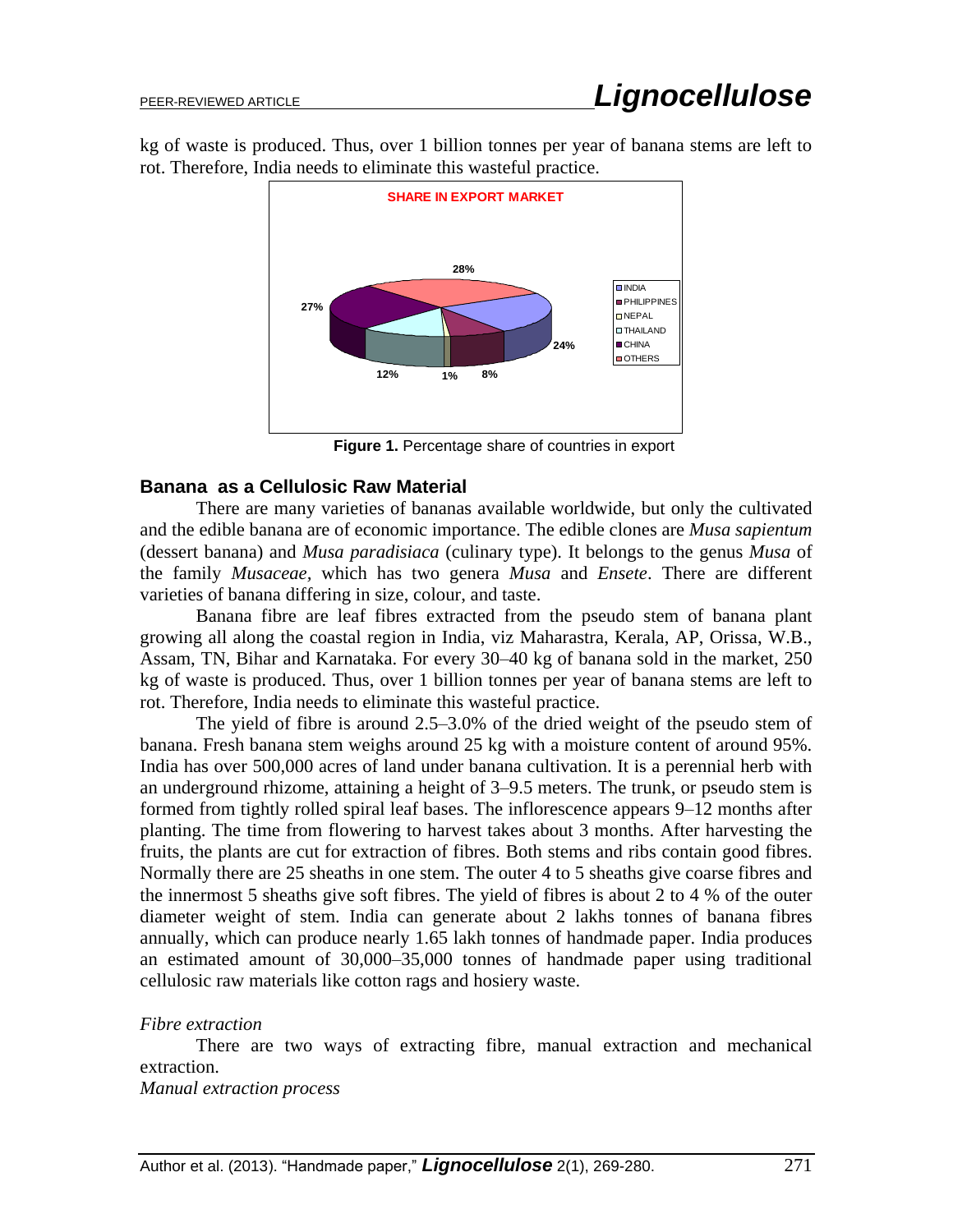Manual extraction involves cutting the trunk into small pieces and scraping them with the help of a comb-like structure called a scraper.

#### *Mechanical extraction process*

In the mechanical process, the chopped plant is passed through a simple machine called a Raspador or banana fibre extractor. The yield of fibre is almost 10 times more by mechanical extraction; however, the quality of the fibre is inferior. The trend of using banana fibre to manufacture handmade paper should be increased, especially in a nation like in India where the fibre of the banana tree is a sustainable resource

### **Ankara as a Cellulosic Raw Material**

Ankara is calcareous plant that grows in sandy soil belonging to the genus *Caltropis*. The genus consists of about 6 species that are shrubs or small trees distributed in tropical and subtropical countries of Africa and Asia. It is available in Haryana, Punjab, Gujarat, Bihar and Rajasthan and widely available in Northwest India. Rajasthan is in the area of Bikaner, Jodhpur, Pali, Jhunjhunu, Jaisalmer and Barmer. Three of the species occur in India and two of them are of economic importance namely, *C. giganta and C. procera*. Both plants yield latex containing gutta-percha like caoutchouc and contain a cardiac poison. It is a weed and yields strong fibres.

### *Fibre extraction*

The fibres are extracted after retting (a microbial process that breaks the chemical bonds holding the stem together and thereby allowing separation of the bast fibres from the woody core). The bark is taken out by hammering or stamping. The epidermal green layer, the mucilage and the pithy stems are thus separated. The bast fibres of ankara are strong and semi-white and consist of 2% of the outer diameter weight of the stem. The fibres of ankara, also called Aak, are very strong in terms of physical strength properties.



**Figure 2.** Banana and ankara plants and their fibres.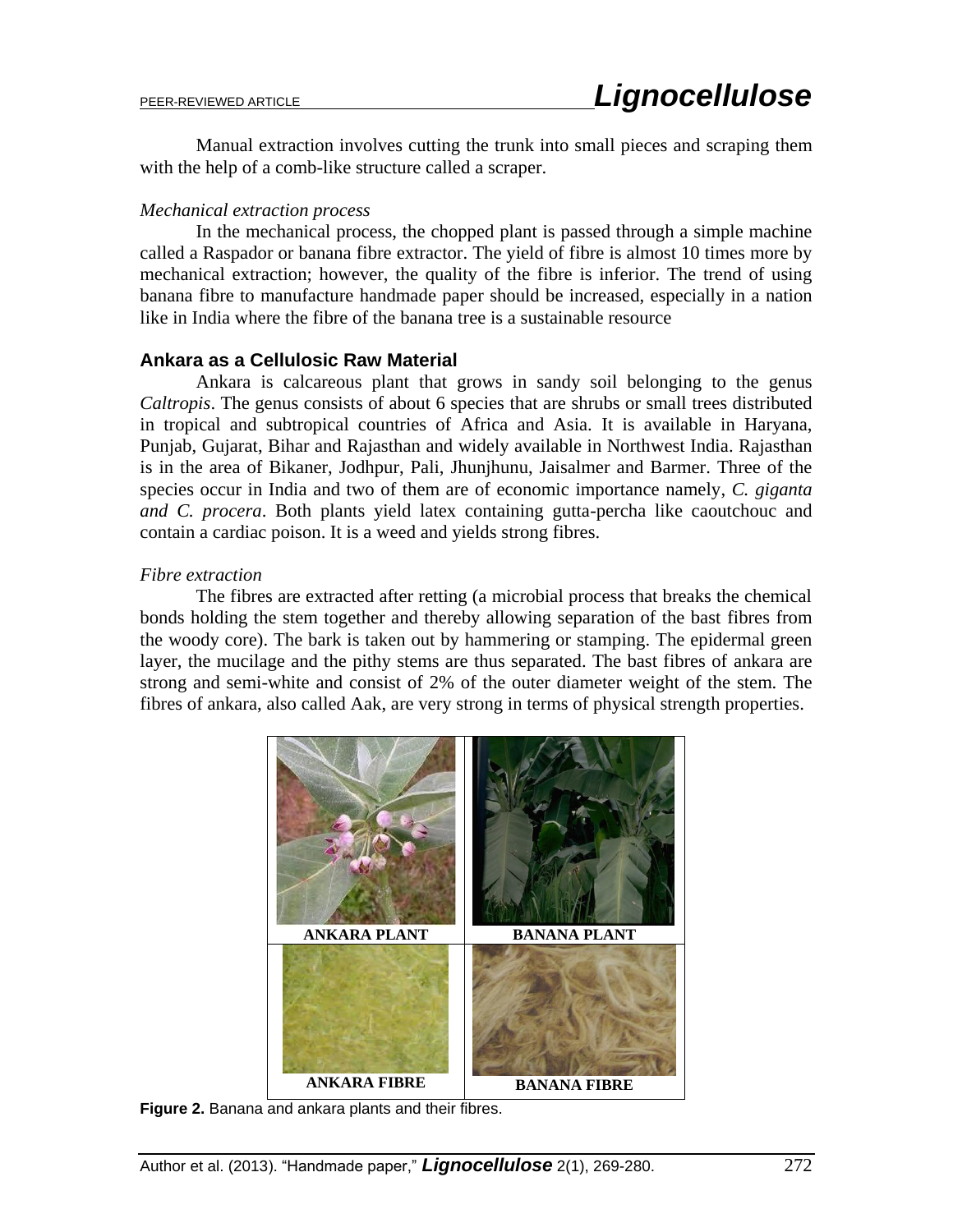## **EXPERIMENTAL**

### **Alkaline Pulping Processes**

After cutting the raw materials into suitable size, the material was subjected to alkaline pulping. The raw materials were cooked at 100 °C with 8%, 10% and 12% sodium hydroxide for three hours with alkali dosages (i.e. NaOH) with a bath ratio of 1:8.

| No. | Characteristics                 |       | Banana |       | ັ<br>Ankara |       |       |
|-----|---------------------------------|-------|--------|-------|-------------|-------|-------|
| 1.  | Cooking conditions              |       |        |       |             |       |       |
|     | <b>Experiment number</b>        |       |        | Ш     | IV          |       | V١    |
|     | NaOH (%)                        | 8     | 10     | 12    | 8           | 10    | 12    |
|     | Time (Hrs)                      | 3     | 3      | 3     | 3           | 3     | 3     |
|     | Temperature (° C)               | 100   | 100    | 100   | 100         | 100   | 100   |
|     | <b>Bath Ratio</b>               | 1:8   | 1:8    | 1:8   | 1:8         | 1:8   | 1:8   |
| 2.  | <b>Effluent Characteristics</b> |       |        |       |             |       |       |
|     | <b>BOD</b> (Biological Oxygen   | 1220  | 1380   | 1500  | 1300        | 1450  | 1730  |
|     | Demand) (ppm)                   |       |        |       |             |       |       |
|     | COD (Chemical Oxygen            | 6000  | 7700   | 8100  | 7000        | 8100  | 8700  |
|     | Demand) (ppm)                   |       |        |       |             |       |       |
| 3.  | Pulp Yield (%)                  | 86.66 | 85.21  | 84.42 | 76.65       | 75.11 | 74.12 |

**Table 2.** Pulping Conditions of Banana and Ankara fibres (Alkaline Pulping)

### **Strength Characteristics**

After washing, the fibres were beaten in a Valley laboratory beater. The pulps were beaten up to ~300 mL CSF (Canadian Standard Freeness) and laboratory sheets of 60 GSM were formed in hand sheet former. The sheets were conditioned for 24 hours at  $27+1$  °C and  $65+2\%$  relative humidity. After conditioning, the physical strength properties were evaluated according to the Standard Test Methods, TAPPI, BIS, IS and ISO:2471. The results are recorded in Table 7.

# **Alkaline Peroxide Pulping Process**

#### *Pretreatment with chelating agent*

Plant materials may contain metal ions like iron, manganese *etc.,* which may interact with hydrogen peroxide and form complexes affecting the brightness and permanence of paper. Therefore, to avoid the interference of metallic ions, pretreatment of the raw material with the chelating agent, EDTA (Ethylene diamine tetra acetic acid disodium salt) was carried out. The following conditions were applied: EDTA: 0.05 %, pH: 4 to 5 for 30 minutes at room temperature.

After chelation, the raw materials were treated with de-mineralized water. After washing, the raw material was cooked with different doses of chemicals. Materials were pulped with the alkaline peroxide process (APP) under the conditions recorded in Table 3.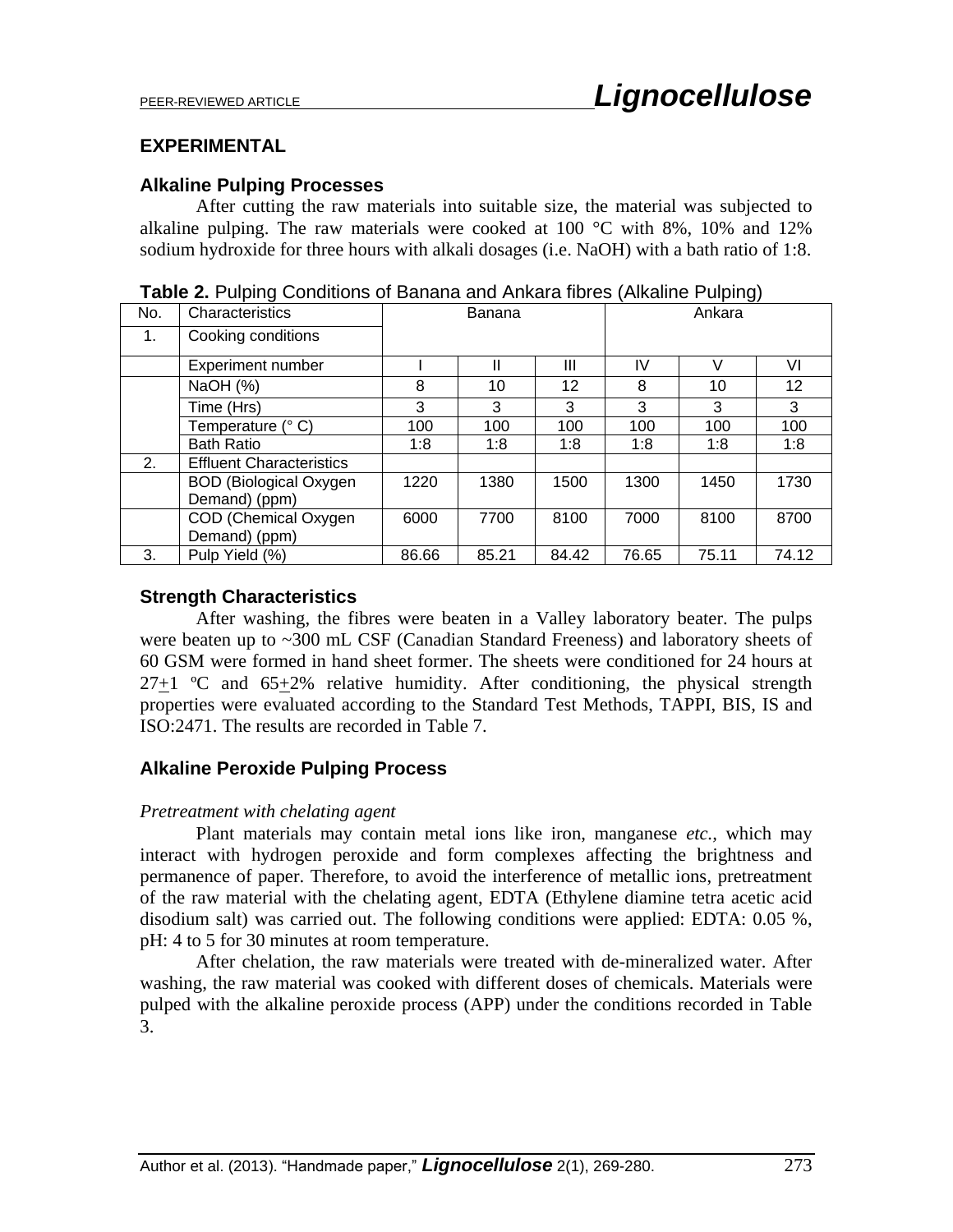| Table 3. Pulping Conditions of Banana and Ankara Fibres (Alkaline Peroxide |  |  |  |
|----------------------------------------------------------------------------|--|--|--|
| Pulping)                                                                   |  |  |  |

| No. | J/<br>Characteristics               | Ankara<br>Banana |       |       |       |       |       |
|-----|-------------------------------------|------------------|-------|-------|-------|-------|-------|
| 1.  | Cooking conditions                  |                  |       |       |       |       |       |
|     | Experiment                          | VII              | VIII  | IX    | Х     | ΧI    | XII   |
|     | NaOH (%)                            | 8                | 10    | 12    | 8     | 10    | 12    |
|     | Hydrogen Peroxide (%)               | $\overline{2}$   | 2     | 2     | 2     | 2     | 2     |
|     | Time (Hrs)                          | 3                | 3     | 3     | 3     | 3     | 3     |
|     | Temperature (° C)                   | 95               | 95    | 95    | 95    | 95    | 95    |
|     | Bath ratio                          | 1:8              | 1:8   | 1:8   | 1:8   | 1:8   | 1:8   |
| 2.  | <b>Effluent Characteristics</b>     |                  |       |       |       |       |       |
|     | BOD (Biological Oxygen Demand), ppm | 1800             | 2000  | 2300  | 2300  | 2400  | 2600  |
|     | COD (Chemical Oxygen Demand), ppm   | 7000             | 8000  | 8800  | 8000  | 8700  | 9000  |
| 3.  | Pulp Yield (%)                      | 80.20            | 78.89 | 75.11 | 75.00 | 74.10 | 73.11 |

# **Strength Characteristics**

Evaluation of strength characteristics of hand sheets of the above pulp were carried out as described in the procedure discussed earlier. The results are recorded in Table 8a. The strength properties of tissue papers in different grammage developed from the experiment number VII and X are recorded in Table 8b.

# **Alkaline Sulphite Pulping Process**

Laboratory experiments on pulping of raw materials were carried out with an alkaline sulphite pulping process as described in the following procedure. The conditions are recorded in Table 4.

|           |  | Table 4. Pulping Conditions of Banana and Ankara Fibres (Alkaline Sulphite |  |  |  |  |
|-----------|--|----------------------------------------------------------------------------|--|--|--|--|
| Pulping). |  |                                                                            |  |  |  |  |

| No. |                                                  |       | Banana |       |       | Ankara |              |
|-----|--------------------------------------------------|-------|--------|-------|-------|--------|--------------|
| 1.  | Cooking conditions                               | XIII  | XIV    | XV    | XVI   | XVII   | <b>XVIII</b> |
|     | <b>Total Chemical</b>                            | 8%    | 10%    | 12%   | 8%    | 10%    | 12%          |
|     | NaOH                                             | 70%   | 70%    | 70%   | 70%   | 70%    | 70%          |
|     | Sodium Sulphite                                  | 30%   | 30%    | 30%   | 30%   | 30%    | 30%          |
|     | Time (Hrs)                                       | 3     | 3      | 3     | 3     | 3      | 3            |
|     | Temperature (° C)                                | 120   | 120    | 120   | 120   | 120    | 120          |
|     | Bath ratio                                       | 1:8   | 1:8    | 1:8   | 1:8   | 1:8    | 1:8          |
| 2.  | <b>Black liquor analysis</b>                     |       |        |       |       |        |              |
|     | Residual active alkali after<br>digestion, (g/l) | 0.72  | 1.29   | 1.73  | 1.02  | 1.47   | 1.98         |
|     | <b>BOD</b> (Biological Oxygen<br>Demand) (ppm)   | 2300  | 2350   | 2500  | 2400  | 2500   | 2700         |
|     | COD (Chemical Oxygen<br>Demand) (ppm)            | 8000  | 8500   | 9100  | 8700  | 8900   | 9100         |
| 3.  | Yield (%)                                        | 79.50 | 78.51  | 74.80 | 74.10 | 73.00  | 71.51        |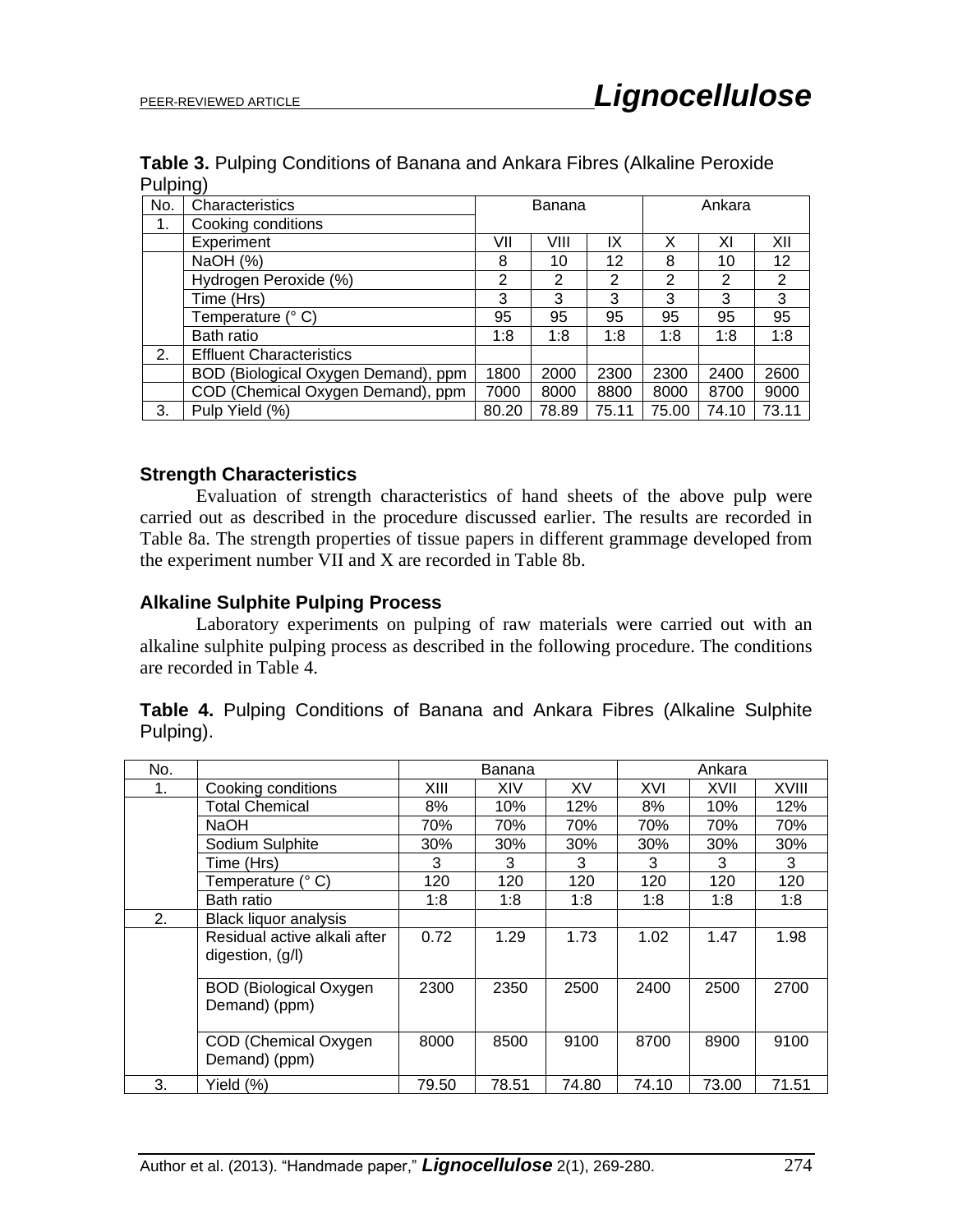## **Strength Characteristics**

Evaluation of strength characteristics of handsheets of the above pulp were carried out with the procedure discussed earlier**.** The results are recorded in Table 9a.

### **Bleaching Studies**

The unbleached pulp obtained by alkaline sulphite pulping of the two raw materials with 8% alkaline sulphite process (Experiments-XIII and XVI) were bleached with 2% hydrogen peroxide under following conditions.

| Hydrogen Peroxide | 2%              |
|-------------------|-----------------|
| Sodium Hydroxide  | 1%              |
| EDTA              | 0.15%           |
| Consistency       | $8 - 9\%$       |
| Temperature       | $60-70$ °C      |
| Time              | 1 <sub>hr</sub> |

The bleached pulp obtained as above and the bleaching effluent were characterized for strength characteristics (Table 9b) and pollution loads in terms of chemical oxygen demand (COD) and biological oxygen demand (BOD). The spent pulping liquor obtained after the alkaline sulphite pulping and washing the unbleached pulp were mixed and evaporated to a solids concentration of 30% w/w for its application in various industries.

**Table 5.** Effluent Characteristics of Banana and Ankara Fibres (8% Alkaline Sulphite Pulping) after the Bleaching.

| <b>Characteristics</b>                        | <b>Banana</b> | Ankara |
|-----------------------------------------------|---------------|--------|
| <b>Effluent Characteristics</b>               | XIII          | XVI    |
| <b>BOD</b> (Biological Oxygen<br>Demand), ppm | 60            | 80     |
| COD (Chemical Oxygen<br>Demand), ppm          | 640           | 800    |
| Pulp Yield, %                                 | 79.00         | 73.50  |

#### **Strength Characteristics**

Evaluation of strength characteristics of handsheets of the above pulp were carried out with the procedure discussed earlier in the report. The results are recorded in Table 9b.

# **Pilot Plant Trials**

To confirm the laboratory results, pilot-plant experiments were carried out by pulping the raw materials using the 8% alkaline sulphite process with 70% sodium hydroxide and 30% sodium sulphite. The unbleached pulp produced in the plant was also blended with different percentages of cotton hosiery waste pulp. Results are recorded in Table 10.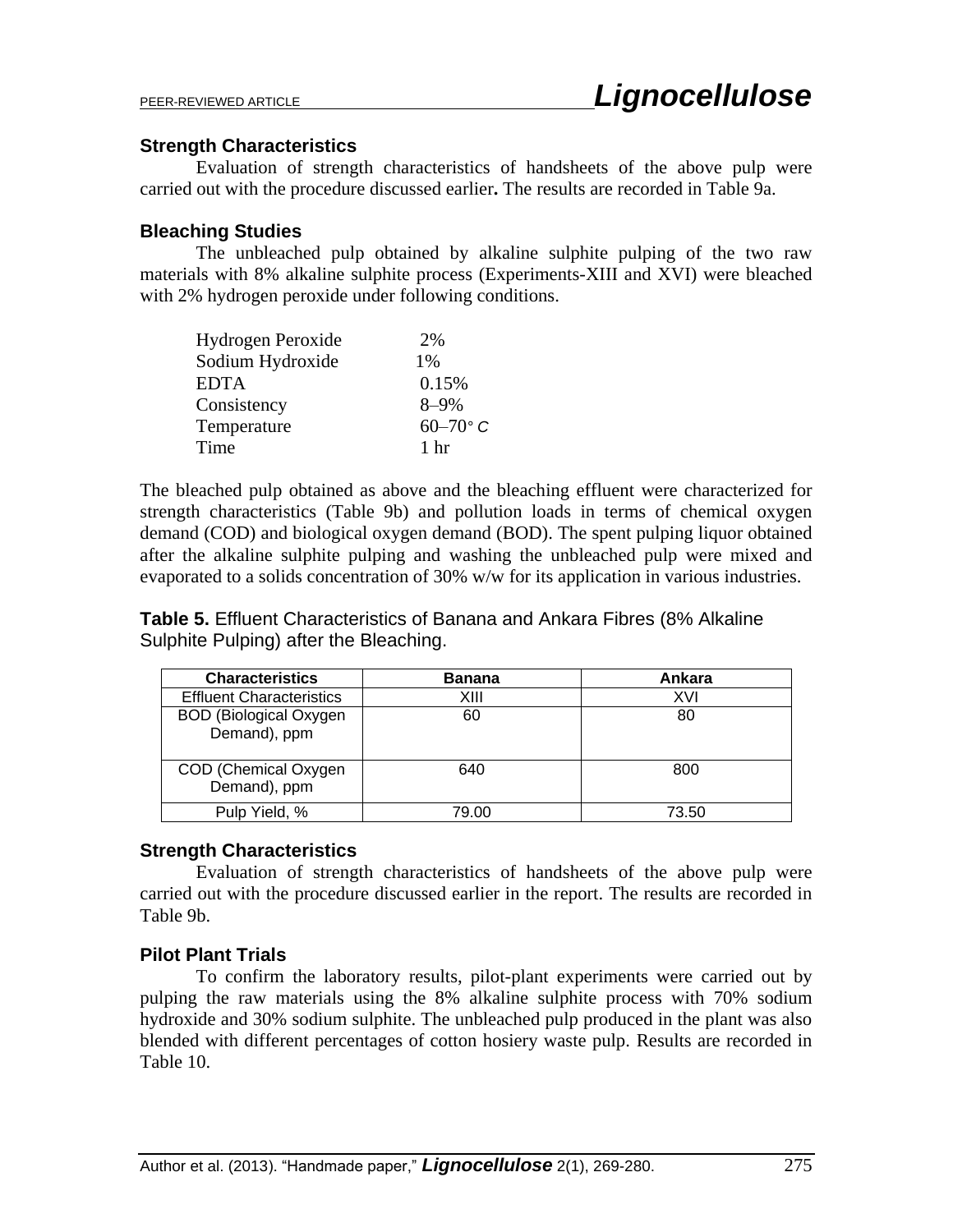# **RESULTS AND DISCUSSION**

#### **Morphological and Chemical Analysis of Banana and Ankara Fibre**

**Table 6.** Chemical Composition and fibre morphology of Banana and Ankara

| <b>Physical Parameters</b> | Banana | Ankara |
|----------------------------|--------|--------|
| Ash,%                      | 2.45   | 4.10   |
| Lignin,%                   | 11.90  | 11.10  |
| Holo-Cellulose,%           | 84.11  | 89.50  |
| Alpha-Cellulose%           | 82.00  | 79.00  |
| Fibre Length, mm           | 3.00   | 9.00   |

The chemical and fibre morphological characteristics of the bleached alkaline sulphite pulp are shown in Table 6. It is clearly evident that banana fibre and ankara fibre possessed appreciably higher fibre length, *i.e.* 3.00 mm and 9.00 mm, respectively as compared to the other raw materials like bagasse and wheat straw which have fibre lengths of 1.30 mm and 1.50 mm, respectively. The higher fibre length in both the fibrous raw materials may be advantageous, thereby, providing an opportunity for the blending of these fibrous pulps in various proportions, depending on the desired end- products. This will help not only in addressing the issue of raw material scarcity but also help in reducing the cost of the handmade paper.

The chemical analysis as indicated in Table 6, showed lower lignin content in both banana and ankara fibres *i.e.* 11.90% and 11.10%, respectively and higher holocellulose and alpha-cellulose contents compared to agro residues and woody raw materials making them suitable for producing high-grade handmade paper.

#### *Strength and optical properties of pulps from banana and ankara employing the three pulping processes*

The results of the pulp produced from the three different pulping processes are shown in Tables 7, 8a, 8b, 9a, and 9b.

|       | 1.91119113000001111                 |       |        |       |        |       |       |
|-------|-------------------------------------|-------|--------|-------|--------|-------|-------|
| S.No. | Characteristics                     |       | Banana |       | Ankara |       |       |
|       |                                     |       |        |       |        |       |       |
|       |                                     |       |        |       |        |       |       |
|       | CSF*, mL                            | 300   |        |       |        | 300   |       |
|       |                                     |       |        | Ш     | IV     |       | VI    |
|       | Tensile Index (Nm/g)                | 64.03 | 65.65  | 67,71 | 71.00  | 71.89 | 72.80 |
| 2.    | Tear Index (mN. $m^2/g$ )           | 4.06  | 4.70   | 5.00  | 4.80   | 4.82  | 4.98  |
| 3.    | Burst Index (Kpa.m <sup>2</sup> /g) | 4.10  | 4.98   | 5.12  | 3.80   | 4.01  | 4.51  |
| 4.    | Double Fold, No.                    | 8500  | 8600   | 8650  | 5500   | 5550  | 5600  |
| 5.    | Brightness (%) ISO                  | 41.00 | 40.00  | 40.00 | 36.00  | 35.00 | 35.00 |

**Table 7.** Physical and Optical strength Properties of the Pulp from Alkaline Pulping Process (At  $\approx 300$  ml freeness).

\*Canadian Standard Freeness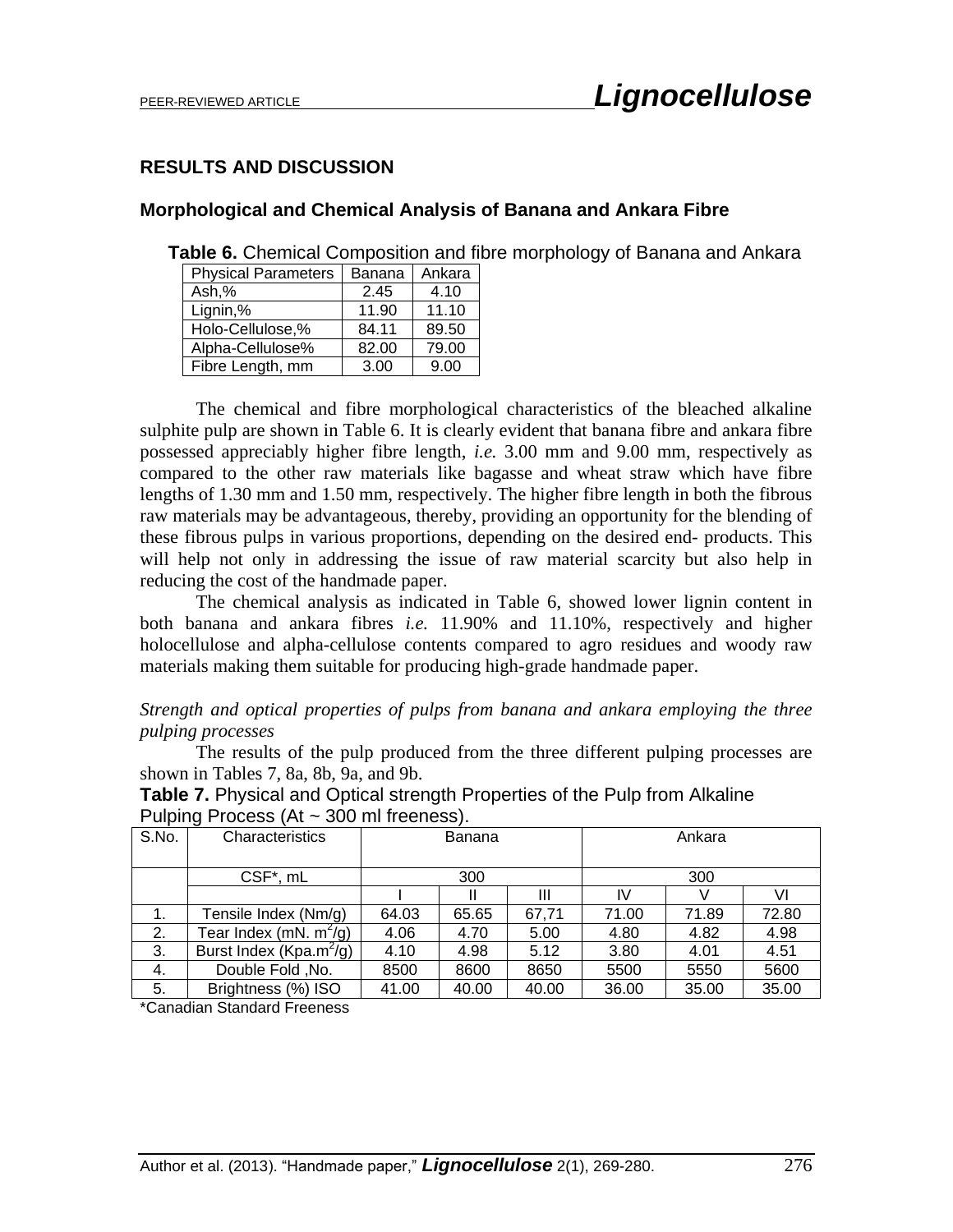**Table 8a.** Physical Strength and Optical Properties of the Pulp from Alkaline Peroxide Pulping Process (At ~ 300 ml freeness).

|       | ັ                                   |        |        |        |        |        |        |
|-------|-------------------------------------|--------|--------|--------|--------|--------|--------|
| S.No. | Characteristics                     |        | Banana |        | Ankara |        |        |
|       | CSF*, mL                            | $-300$ |        |        |        | $-300$ |        |
|       |                                     | VII    | VIII   | IX     | х      | ΧI     | XII    |
| 1.    | Tensile Index (Nm/g)                | 85.50  | 86.10  | 86.65  | 80.31  | 81.11  | 82.10  |
| 2.    | Tear Index (mN. $m^2/g$ )           | 5.05   | 5.45   | 6.71   | 6.20   | 6.50   | 6.89   |
| 3.    | Burst Index (Kpa.m <sup>2</sup> /g) | 8.20   | 8.51   | 8.80   | 6.26   | 6.51   | 7.12   |
| 4.    | Double Fold, No.                    | 10,000 | 10,110 | 10,600 | 17,900 | 18,000 | 18,550 |
| 5.    | Brightness (%) ISO                  | 48.00  | 46.50  | 45.00  | 38.00  | 37.00  | 36.00  |

\*Canadian Standard Freeness

### **Alkaline Pulping Process**

*Utilization of banana and ankara pulp for manufacturing of tissue paper and its application in archival use* 

The pulp thus produced from APP of banana and ankara (Experiments VII and X) was further explored for making tissue paper (11 GSM) and other grammage paper (25 and 40 GSM). The results of the strength properties and age of the banana and ankara papers are shown in Table. 8b.

| <b>Table 8b.</b> Physical and Optical Strength Properties of Different GSM Tissue |  |  |
|-----------------------------------------------------------------------------------|--|--|
| Papers Developed from Fibres at ~300 ml Freeness                                  |  |  |

| S. No. | Characteristics                     | Banana |       |       | Ankara |       |       |
|--------|-------------------------------------|--------|-------|-------|--------|-------|-------|
|        |                                     |        |       |       |        |       |       |
|        |                                     | VII    |       |       | X      |       |       |
|        | GSM                                 | $-11$  | $-25$ | $-40$ | $-11$  | $-25$ | $-40$ |
| 1.     | Tensile Index (Nm/g)                | 52.76  | 60.00 | 65,12 | 32.50  | 35.97 | 40.12 |
| 2.     | Tear Index (mN. $m^2$ /g)           | 4.64   | 6.10  | 7.71  | 2.72   | 8.00  | 8.70  |
| 3.     | Burst Index (Kpa.m <sup>2</sup> /g) | 2.46   | 3.87  | 4.00  | 3.25   | 2.70  | 3.90  |
| 4.     | Double Fold, No.                    | 250    | 600   | 1000  | 17     | 651   | 1100  |
| 5.     | Brightness (%) ISO                  | 48.00  | 48.50 | 48.50 | 46.00  | 47.60 | 48.00 |
| 6.     | Age, Years (Average)                | ٠      | 650   |       |        | 452   |       |

From the results shown in Table. 8b, it was observed that the tissue paper produced from banana possessed reasonably high strength properties, double fold number (250) and high age (650 years) making it suitable for archival application for preservation of old manuscripts.

The other paper of higher GSM (25 and 40) produced from banana and ankara, because of their specific peculiar texture coupled with the other features including higher age and very high strength properties made it suitable for high-end applications and value-added hand craft products viz. lamp shades, greeting cards specialty stationary items and other gift items *etc.*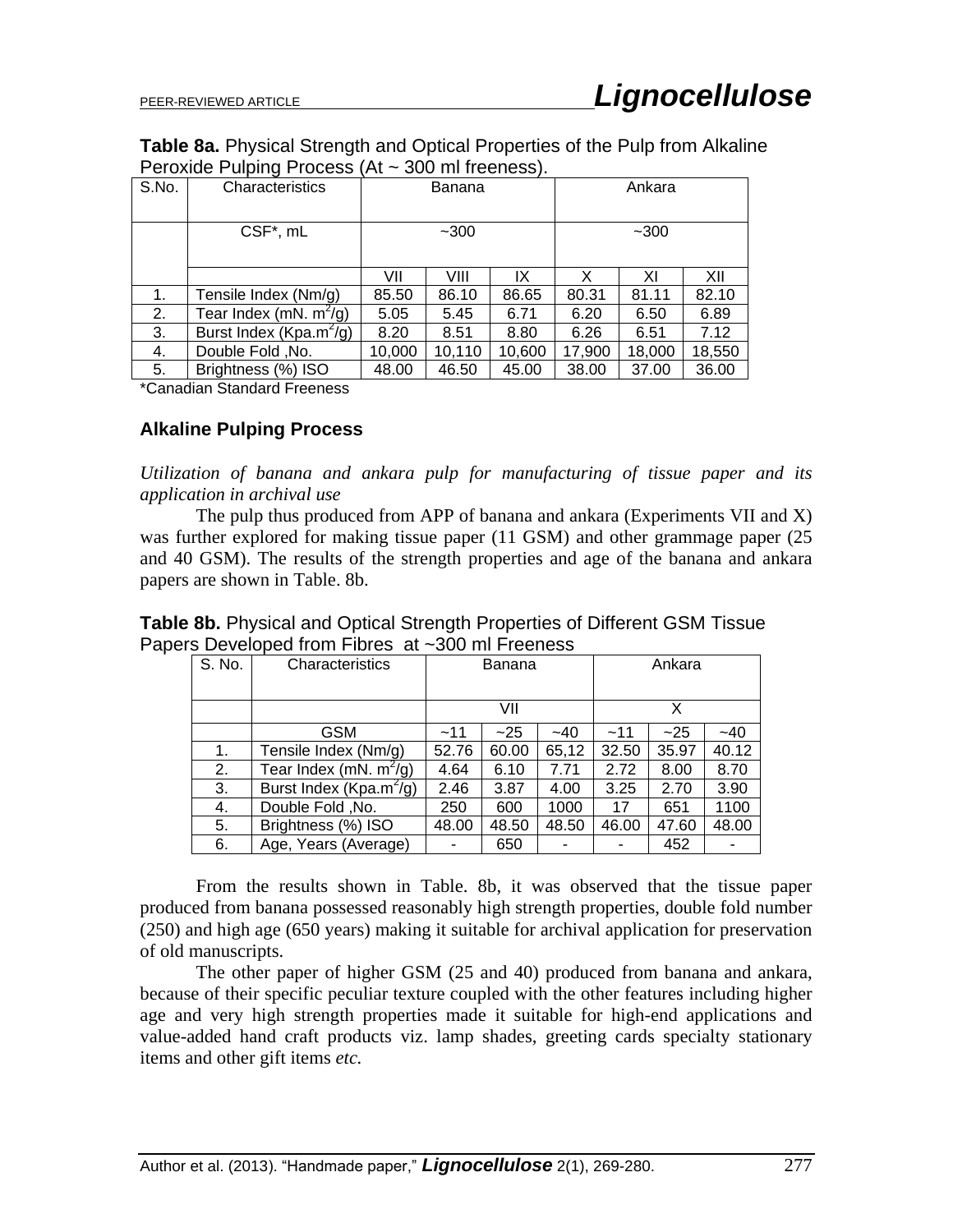**Table 9a.** Physical Strength and Optical Properties of the Pulp from Alkaline Sulphite Pulping Process (At  $\sim$  300 ml Freeness).

| S. No. | Characteristics                     | Banana |        | Ankara |        |        |        |
|--------|-------------------------------------|--------|--------|--------|--------|--------|--------|
|        |                                     |        |        |        |        |        |        |
|        | <b>CSF</b>                          | 300    |        | 300    |        |        |        |
|        |                                     |        |        |        |        |        |        |
|        | Experiment                          | XIII   | XIV    | XV     | XVI    | XVII   | XVIII  |
| 1.     | Tensile Index (Nm/g)                | 84.91  | 85.30  | 85.90  | 79.01  | 80.51  | 81.30  |
| 2.     | Tear Index (mN. $m^2/q$ )           | 4.35   | 5.15   | 6.00   | 5.90   | 6.51   | 6.78   |
| 3.     | Burst Index (Kpa.m <sup>2</sup> /g) | 7.90   | 8.50   | 8.70   | 5.70   | 6.50   | 7.10   |
| 4.     | Double Fold, No.                    | 9,100  | 10,100 | 10,700 | 16,000 | 18,210 | 18,800 |
| 5.     | Brightness (%) ISO                  | 39.00  | 38.49  | 38,00  | 38.12  | 38.00  | 37.77  |

| <b>Table 9b.</b> Physical Strength and Optical Properties of Bleached Pulp from |  |
|---------------------------------------------------------------------------------|--|
| Alkaline Sulphite Pulping followed by Peroxide Bleaching (~300 ml freeness)     |  |

| S. No. | Characteristics                     | Banana | Ankara |
|--------|-------------------------------------|--------|--------|
|        | Experiment                          | XIII   | XVI    |
| 1.     | Tensile Index (Nm/g)                | 84.98  | 79.50  |
| 2.     | Tear Index (mN. $m^2/q$ )           | 4.45   | 5.97   |
| 3.     | Burst Index (Kpa.m <sup>2</sup> /g) | 7.98   | 5.90   |
| 4.     | Double Fold, No.                    | 9,120  | 16,040 |
| 5.     | Brightness (%) ISO                  | 48.60  | 44.11  |

The bleached pulp of 8% treated pulp showed an increase in strength properties with a remarkable increase in the brightness of the pulp.

From the results shown in Tables 8a, 8b, 9a and 9b, it was observed that the strength and optical properties of the pulp produced from alkaline peroxide pulping and alkaline sulphite pulping process followed by peroxide bleaching were superior with respect to tensile index, tear index, burst index and double fold number. The pulp exhibited a reasonable brightness value wherein it was possible to achieve a brightness of 48.60% ISO and 44.11% ISO in the case of banana and ankara pulp produced from alkaline sulphite pulping followed by peroxide bleaching, which was higher compared to other pulping processes.

#### **Pilot Plant Trials**

In order to create confidence among the entrepreneurs of the handmade paper industry, studies were scaled up to pilot scale (25–50 kg capacity) using alkaline sulphite pulping for banana and ankara fibre as raw materials. Blending of the banana and ankara pulps was also conducted in order to see the synergy of the two pulps with conventionally used hosiery waste. The aim was to replace at a level of 50% of the cotton hosiery pulp with 50% banana and ankara. Results of the blending studies are shown in Table 10.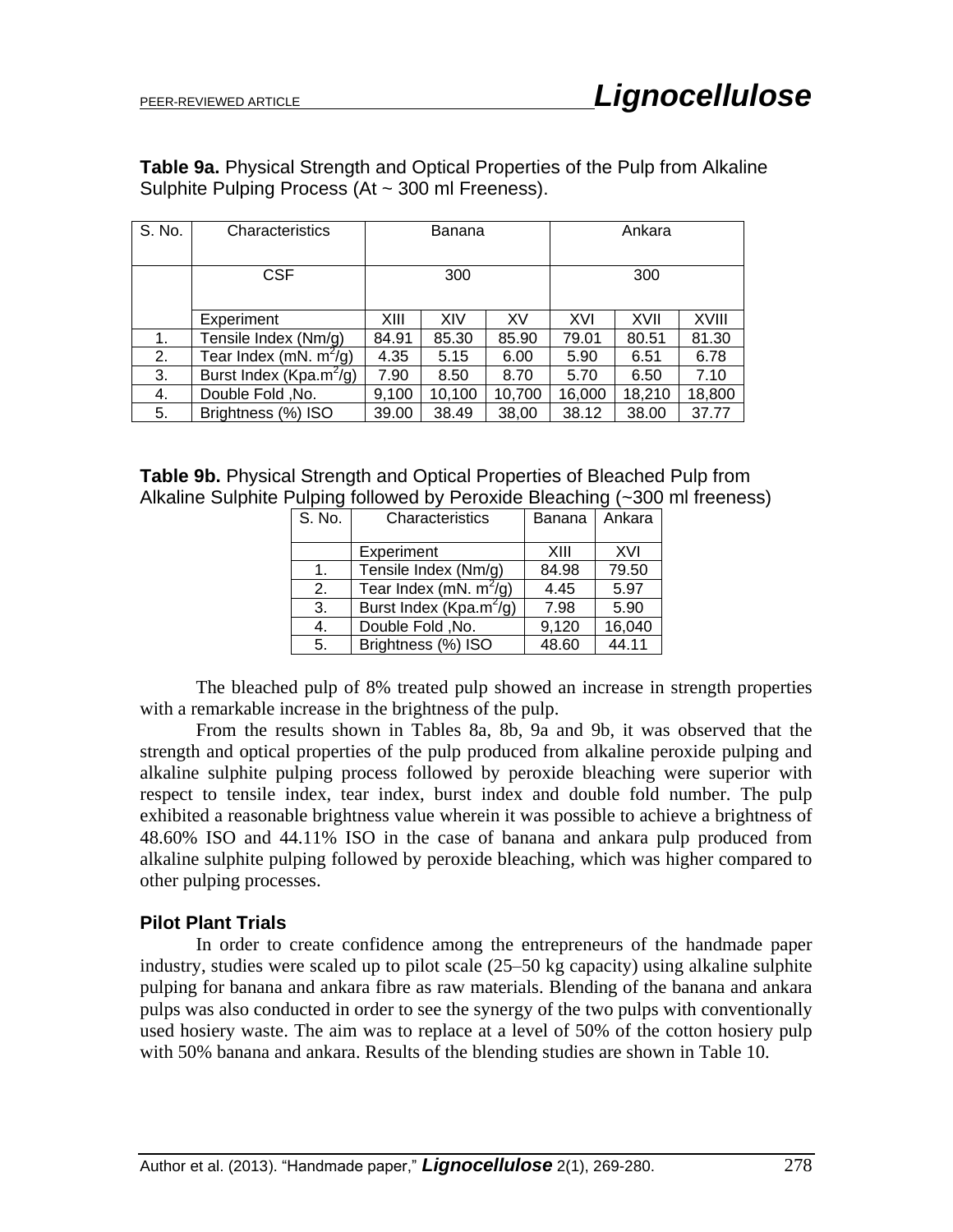| .                          |        |                  |        |                  |          |  |
|----------------------------|--------|------------------|--------|------------------|----------|--|
| <b>Physical Parameters</b> | Banana | Banana, $50\%$ + | Ankara | Ankara, $50\% +$ | Hosiery- |  |
|                            | 100%   | Hosiery, 50%     | 100%   | Hosiery, 50%     | 100%     |  |
| $CSF$ mL.                  | 300    | 300              | 300    | 300              | 300      |  |
| Tensile Index $(Nm/g)$     | 84.91  | 65.56            | 80.51  | 56.34            | 47.56    |  |
| Tear Index (mN. $m^2/g$ )  | 4.35   | 9.11             | 6.51   | 8.23             | 17.61    |  |
| Burst Index, $(KPa.m^2/g)$ | 7.90   | 10.11            | 6.50   | 9.08             | 12.43    |  |
| Folding Endurance No.      | 9.100  | 5000             | 18.210 | 11000            | 1400     |  |
| Brightness, % ISO          | 39.00  | 50.14            | 38.12  | 48.65            | 73.00    |  |

**Table 10.** Blending studies of Banana and Ankara (8% Alkaline Sulphite Pulping) with 50% Hosiery Waste.

From the results, it is clearly evident that the tensile strength and double folds were increased remarkably in both the cases. More than a 5-fold increase in folding endurance indicated the advantage of exploring these fibres for high-end products like currency and security paper *etc*. However, the conditions for pulping and bleaching may be optimized further for utilization in high-end products.

# **CONCLUSIONS**

- 1. High cellulose and low lignin content of both banana and ankara make them suitable and potential raw materials for handmade paper making and other varieties for high end application *i.e.* archival application for preservation of manuscripts and currency/security paper, and value-added handicraft items.
- 2. Exploration of these renewable lingo-cellulosic raw materials for manufacturing of handmade paper and other high-end specialty papers should help the problem of raw material scarcity.
- 3. Promotion and utilization of these renewable lingo-cellulosic raw materials available in huge quantities in the Asian /African countries which otherwise are being dumped as a waste biomass, should address the problem of environmental pollution and global warming besides and help to generate opportunities for employment and women empowerment.
- 4. The results of high yield and strength were observed by APP process in VII and X batches.
- 5. Bleaching of alkaline sulphite pulp by using 2% hydrogen peroxide gave appreciable advantage with respect to the brightness and strength characteristics in addition to improvement in the environmental status due to lower pollution load in the effluent discharged in the recipient stream.
- 6. The advantage of using alkaline sulphite pulping process is that the black liquor generated by this process can be used by the adhesive industry.
- 7. It is recommended to go with a lower amount of chemicals to avoid effluent loads on the environment and also gives sufficient strength properties.
- 8. After successful pilot plant trials, blending studies indicated that the pulps can be used to make good quality of archival tissue/board paper, bond papers, pulp sheets, card sheets, archival box papers, file covers, tote bags, coated paper, marble paper, business cards *etc*.